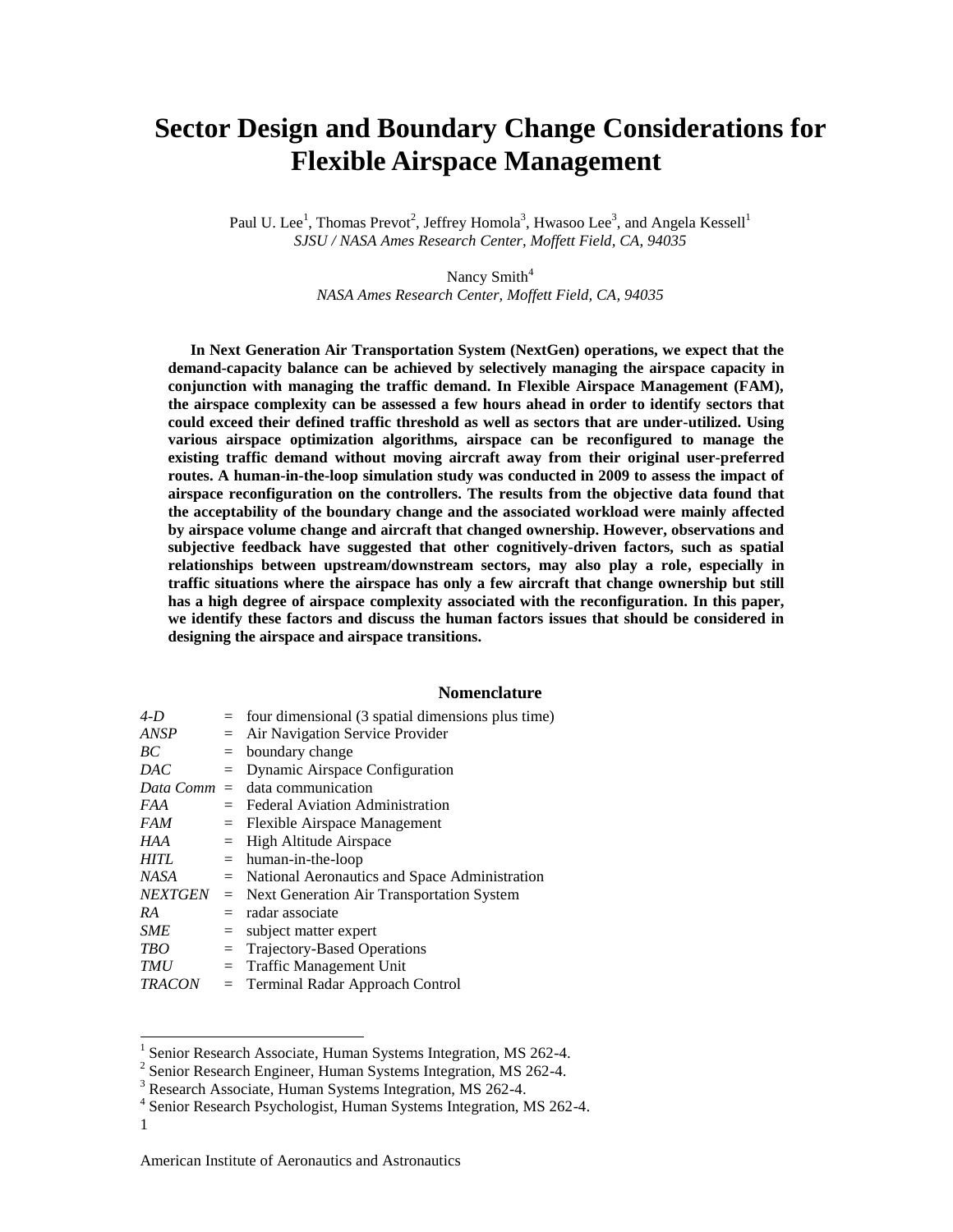# **I. Background**

A fundamental aspect of air traffic management is to balance traffic demand with existing airspace capacity. On any given day, various Air Navigation Service Providers (ANSPs) in the air traffic organizations (e.g. Command Center, Traffic Management Units (TMUs), En route, TRACON, and Tower facilities) work together to determine whether the current and forecasted airspace capacity can accommodate the traffic demand. If demand is expected to exceed capacity (e.g., due to weather-related congestion, controller workload, etc.), then traffic flows are restricted using diverse methods such as miles-in-trail, ground delay program, and playbook routes, all of which result in delays and costs to the users.

In modernizing the future air transportation system, increased capacity/throughput, better flight management, and improved flight and system efficiency are among the main drivers for the Next Generation Air Transportation System (NextGen)<sup>1</sup>. In mid-term NextGen operations, we expect that the demand-capacity balance can be achieved by selectively managing the airspace capacity in conjunction with managing the traffic demand. In Flexible Airspace Management (FAM), the airspace size, shape, and overall configuration can be adjusted dynamically to meet the changing traffic demand or airspace congestions. The traffic demand can be calculated up to two hours into the future to identify sectors that could exceed the traffic threshold as well as sectors that are under-utilized. FAM is a component of a research focus area at the National Aeronautics and Space Administration (NASA) called Dynamic Airspace Configuration (DAC) that examines the restructuring of airspace, flexible airspace reconfiguration, and generic airspace design<sup>2</sup>. Using various airspace optimization algorithms, airspace can be reconfigured to manage the existing traffic demand without moving aircraft away from existing routes, resulting in fewer delays. A number of airspace optimization algorithms are currently being explored to find the optimal reconfiguration options for the airspace<sup>3-6</sup>.

The FAM concept is also a part of the Federal Aviation Administration"s (FAA) NextGen implementation plan. The concept was initially proposed as a component of the High Altitude Airspace (HAA) concept<sup>7</sup>, but has since been expanded to all airspace classes. In this paper, we describe the airspace reconfiguration studies that have so far targeted the operational environment in the HAA concept, in which the airspace is expected to have aircraft fully equipped with air-ground data communication (Data Comm) conducting Trajectory-Based Operations (TBO) in a relatively simple, low complexity traffic environment (e.g., mostly level flight with little local knowledge needed). Mid-term HAA concept is expected to be more responsive to changes in demand due to improved automation and communication. High altitude sectors are expected to have the ability to modify airspace boundaries in predetermined configurations to accommodate predicted traffic flows. Adjustments to airspace are expected to make use of under-utilized airspace to maintain throughput and to have less impact on users than the traditional traffic flow management tools of ground stops, delays, and reroutes.

## **II. Exploring the Feasibility of Flexible Airspace Reconfiguration**

One of the main human-system issues or tasks related to dynamic airspace reconfiguration is identifying the necessary operational procedures and guidelines that would be required to handle the transition from one configuration to another. A better understanding of the human ability to handle the transition is needed. Some of the fundamental questions related to airspace changes and their impact on the controllers are:

- Which airspace-related factors (e.g., airspace volume change, number of aircraft affected by the boundary change, etc.) significantly impact controllers during a boundary change?
- How often can airspace be changed?
- When (e.g., number of aircraft in the sector) is airspace change feasible?

A human-in-the-loop (HITL) simulation was conducted in the Airspace Operations Laboratory at the NASA Ames Research Center in 2009 to address some of the questions posed above<sup>8,9</sup>. Traffic scenarios with varying types and severity of boundary changes (BCs) were used to test their impact on the controllers. The "severity" of the BCs was determined by both subjective assessment and objective metrics such as airspace volume change, number of aircraft that changed sector ownership, etc. For each boundary change, airspace-related metrics such as number of aircraft and various task loads (e.g., number of handoffs, pointouts, etc.) were compared against subjective metrics such as workload and acceptability, as well as the safety implications in terms of losses of separation and other operational deviations.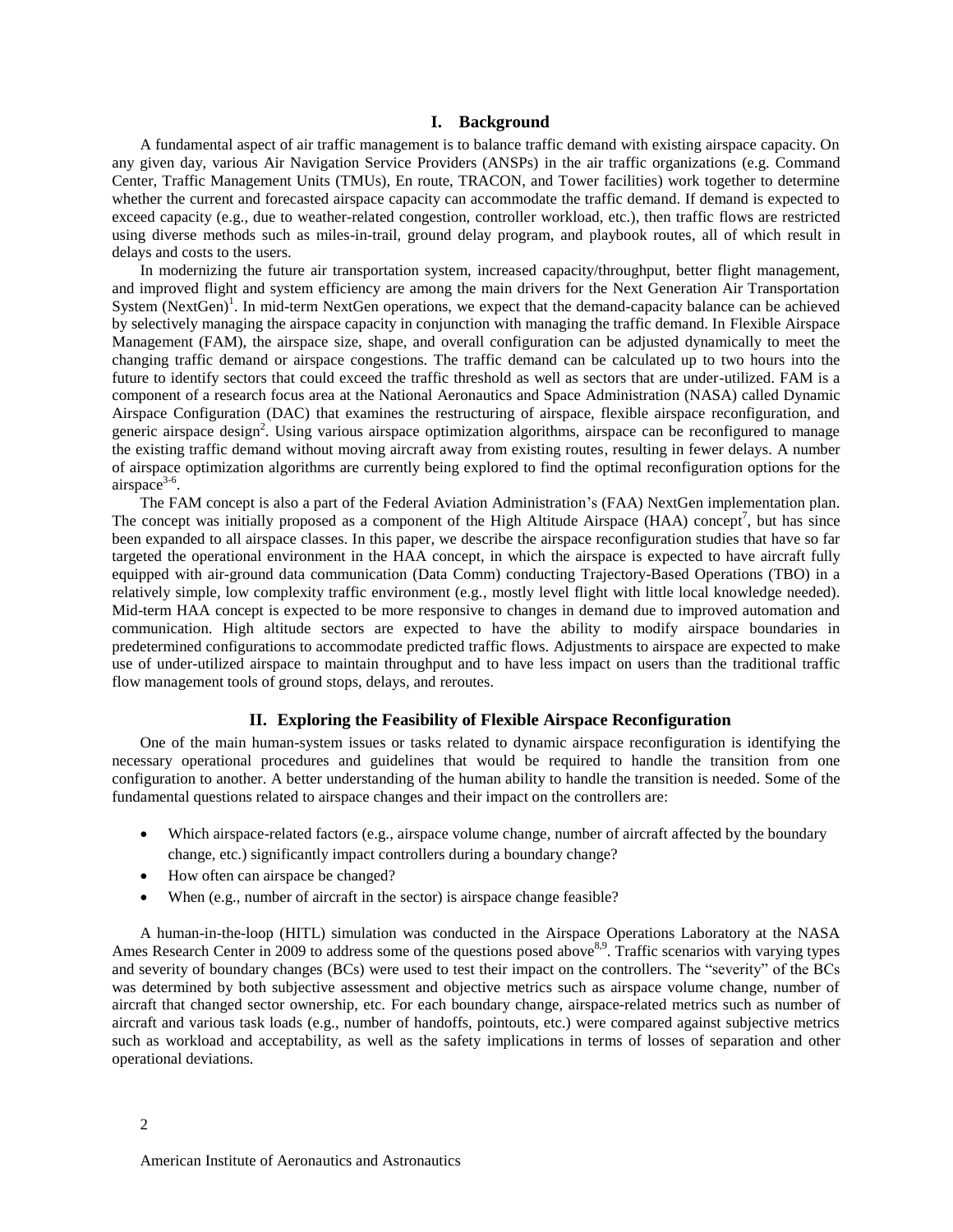## **A. Experiment Design**

Four en-route sectors from Kansas City Center (ZKC) were chosen as the test airspace and basis for the boundary configurations (see Figure 1). Two traffic scenarios were developed for these sectors with traffic load imbalances between the sectors constructed in order to create an environment where boundary changes or demand reduction would be necessary. These scenarios were then used to create aircraft position data, which in turn served as input for three algorithms that were chosen for this study<sup>3-6</sup> to generate various airspace configurations to minimize traffic overload in the congested sectors.



**Figure 1. Four test sectors in ZKC**

Figure 2 illustrates an example of boundary configurations that were created by the three algorithms. Three airspace reconfiguration algorithms were selected based upon their approach and aggressiveness related to the magnitude of the sector boundary change relative to the initial sector boundaries and the changes were labeled as Low, Medium, and High accordingly<sup>4-6</sup>. A *Baseline* condition with no BCs was included in the study in order to create a comparison condition that establishes the baseline workload and other performance metrics. In total, the experiment consisted of four test conditions.



**Figure 2. Example of boundary changes in the three boundary change conditions**

For this study"s operational environment, a number of technological assumptions were made that were in line with what is envisioned as part of HAA. This included 4-D trajectory based operations, Data Comm, automatic transfer-of-communication, conflict probe, trial planning, and automated conflict detection/resolution capabilities. Detailed descriptions of these technologies are reported in Ref. 8.

The study was conducted over the course of two weeks and included four test participants and a team of confederate controllers. The test participants served as single radar controllers for the selected sectors, and the confederate controllers filled the roles of an area supervisor, radar associates (RAs), and "ghost" controllers responsible for all of the aircraft outside of the test airspace. A total of sixteen within-subjects data collection runs were conducted across the four test conditions: *Baseline* (no boundary changes), *Low, Medium*, and *High* severity boundary changes. For non-Baseline runs, there was a high frequency of boundary changes (i.e. three BCs in an

3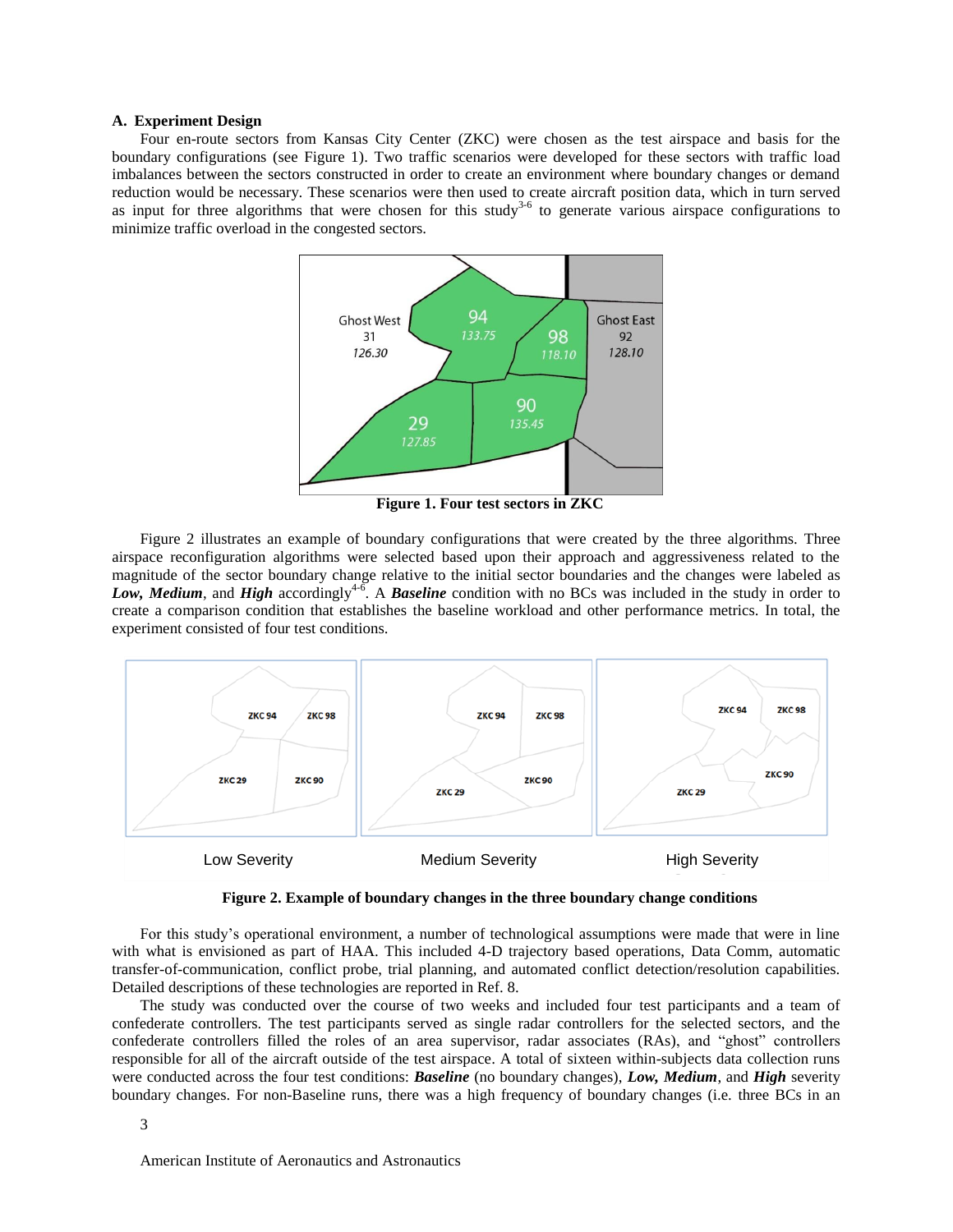hour). The interval between the BCs was varied between five to thirty minutes and the timing of the changes occurred at times when the traffic volume was high. Both the high frequency of the changes and the adverse traffic situations were used in an effort to test the limits of sector boundary changes in terms of change frequency, volume, and the number of aircraft that change sectors due to the boundary changes. Three minutes prior to the boundary change, participants received a preview of the change, at which point they began making the necessary preparations for the new sector boundary. The area supervisor made decisions on the allocation of RAs to assist overloaded sectors. After the BC, RAs continued to help the radar controllers to become acclimated to the new sector boundaries, normally lasting for a few minutes afterward. For the purposes of the analysis, we defined the "BC duration" to be the time in which the controllers were able to preview the new sector boundaries (i.e., 3 minutes prior a BC) to 3 minutes after the BC.

#### **B. Results**

Our initial hypothesis on the impact of sector boundary changes on the controllers was that the BCs would cause high workload whenever the airspace configuration change resulted in an increase in controller tasks. For example, if a large number of aircraft changed ownership from one sector to another during the change, controllers would need to initiate handoffs to change the aircraft ownership or to initiate pointouts when aircraft passed near or through a small portion of an adjacent sector, resulting in a greater number of controller tasks and higher workload.

We also identified other factors we expected to be correlated with increased workload at the BCs. These factors included large changes in sector volume (either due to changes in the sector size or geometry), poor sector design (e.g., sectors that require lots of pointouts, thin sectors with short transit time, etc.), and sectors that cut across traffic flows. Detailed results from this study are available in Ref. 8 and 9 but a high-level summary of the results are provided in the following section.

#### *1. Workload*

For each boundary change, metrics such as airspace volume change, number of aircraft, and various task loads (e.g., handoffs, pointouts, etc.) were correlated with workload ratings. Hierarchical stepwise regression narrowed the explanatory variables for *overall workload during BCs* down to *airspace volume change*, *aircraft count*, and *number of late handoff acceptances*<sup>9,10</sup>. Normally aircraft count is one of the main predictors of workload, so it is notable that airspace volume change was a better predictor for the controller workload during airspace reconfiguration than aircraft count. Controller task loads, such as number of handoffs and pointouts, also correlated with the explanatory variables described above as well as the severity of the BCs. Participants' subjective feedback also mirrored the objective metrics. When the participants were asked to identify the factors that created high workload situations during the BCs, they cited heavy overall traffic volume, large number of aircraft ownership transfers, increased number of required pointouts, and high concentrations of aircraft in one area that resulted in overlapping datablocks. Interestingly, high frequency of boundary changes (between 5 to 30 minutes) was not a factor that contributed to high workload in either the objective data or subjective feedback.

## *2. Acceptability and Operational Errors/Deviations*

Similar to the workload results, numerous metrics were correlated with acceptability ratings. Hierarchical stepwise regression was used to narrow the explanatory variables for the acceptability of BCs. Hierarchical stepwise regression of the *acceptability* ratings identified a single factor, *aircraft gained/lost,* as the strongest predictor of acceptability.

Participant feedback on the acceptability of BCs identified factors and situations in which certain boundary changes were unacceptable even when the workload was relatively moderate. The factors in the BC acceptability ratings captured some of the factors that we originally hypothesized would impact the workload. These factors were large changes in sector size/geometry, bad sector design, excessive coordination due to a large number of pointouts and handoffs during BCs, too much/not enough airspace, and sector shape that did not align with the traffic flow. Objective data on the amount of volume change during BCs, mean sector transit time, and the number of pointouts/handoffs was consistent with the subjective feedback and corroborated the results. BCs with large shifts in sector volume resulted in a correspondingly large number of aircraft that changed ownership, resulting in high workload and low acceptability. Depending on the geometry of the BCs, some sectors needed to initiate and accept handoffs with multiple adjacent sectors, increasing the cognitive difficulty in transitioning the aircraft. Figure 3 illustrates this point. In Figure 3, the BC changes Sectors 1 through 4 significantly but the changes result in the greatest difficulty for Sector 4, which inherits space from all three adjoining sectors.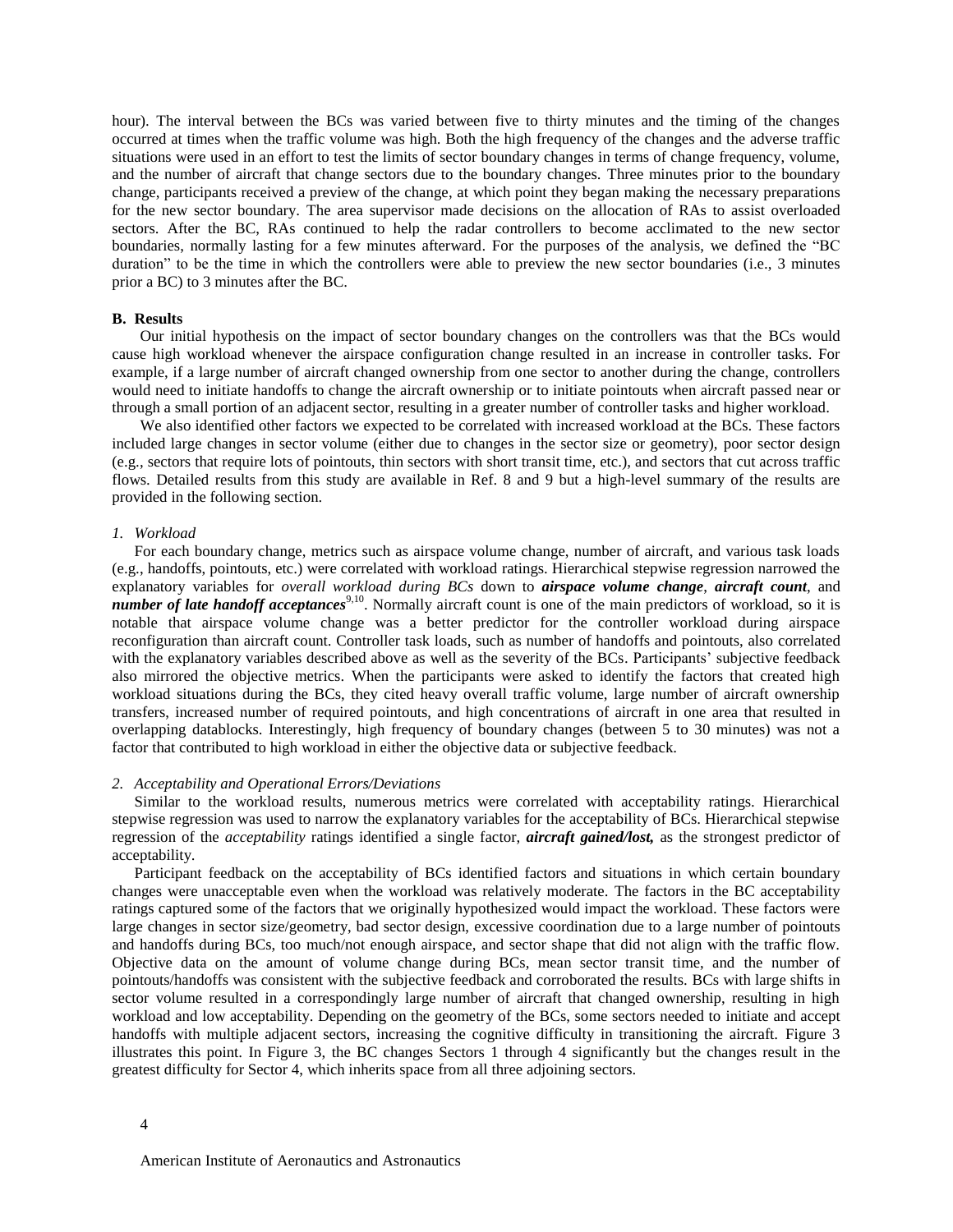

**Figure 3. Aircraft in transition due to a boundary change**

In this figure, aircraft that change ownership during the BC are represented by dots. Their colors represent a change in ownership between different sector pairs. The figure shows that Sector 4 has three different colors of aircraft in transition, indicating that this controller needs to coordinate with all three adjacent sectors to successfully change aircraft ownership in the sector, resulting in a more difficult transition compared to the other three sectors.

More severe BCs also resulted in more operational deviations. BCs with large volume changes made it difficult for controllers to transition ownership of certain aircraft during the BC in a timely manner. Incorrect handling of these aircraft resulted in initiating handoffs too late (i.e., after the aircraft had already exited the sector) or late acceptance of the handoffs (i.e., the handoff was initiated correctly but was accepted after the aircraft had entered the sector). The operational deviations seemed to be often due to cognitive complexities and indecisions created by aircraft that traveled a large distance between the current and future sector boundaries. Figure 4 illustrates this point.



**Figure 4. Operational deviation due to large volume change during airspace reconfiguration**

In Figure 4, an aircraft enters a sector when the airspace reconfiguration is expected to happen within the next minute. Once the boundary changes, the aircraft is no longer in the new sector (box with dashed lines) and will need to fly at least 4 more minutes before entering the sector again. In such situations, the controllers either handed the aircraft back to the upstream sector and then received the handoff again for the second time in about 4 minutes (thereby creating unnecessary workload) or let the aircraft fly through the upstream sector while keeping the Data Comm / voice frequency control of the aircraft (resulting in a potential safety issue). However, the situation sometimes led the controllers to let the aircraft to approach the sector boundary without accepting handoffs when it seemed that the reconfiguration would occur before the aircraft entered the current sector, resulting in operational deviations when the judgment was incorrect and the aircraft penetrated the sector before the boundary change. These types of operational deviations occurred more frequently as the BC severity increased. In contrast, separation violations occurred across all conditions (e.g. between three to five times per condition) due to the unfamiliarity of the FAM operations but unlike operational deviations, they did not occur more frequently as the BC severity increased.

An interesting and positive outcome of the study was that the participants successfully managed many of the challenging airspace boundary changes that they considered unacceptable due to factors such as poor sector design and/or large changes in sector geometry. This finding suggests some flexibility in allowing more radical changes in sector design during airspace reconfiguration that might be desirable in terms of maximizing the benefits of the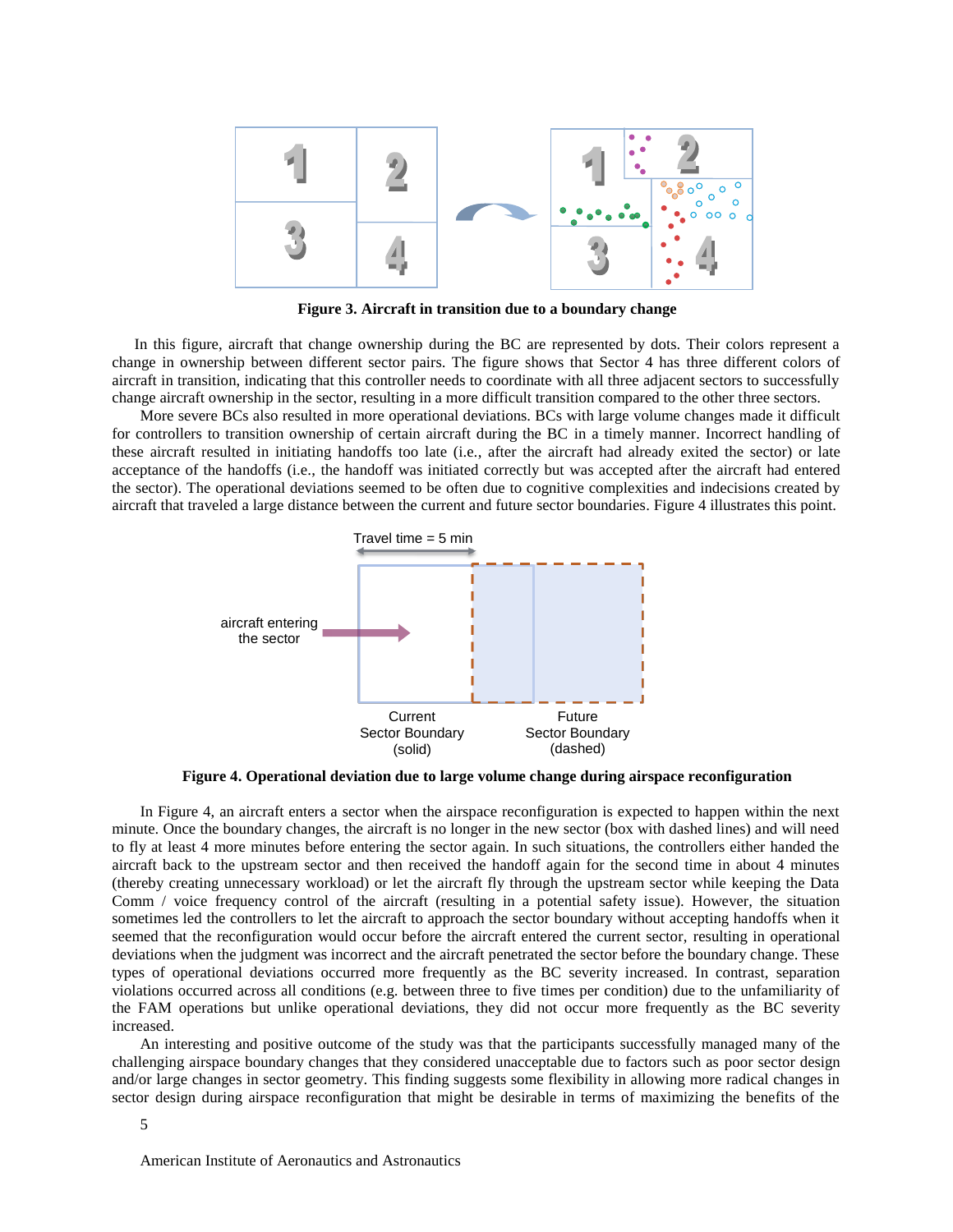reconfiguration. One significant caveat in the finding, however, was that during many of the airspace boundary changes, participants could not maintain situation awareness of the traffic without the advanced conflict detection tool. Automated transfer-of-communication was also an essential prerequisite that relieved controllers from memorizing and/or searching for frequency information during the boundary changes.

# **III. Other Sector Design and Boundary Change Considerations**

In contrast to the prior papers on our 2009 study<sup>8-10</sup>, this paper focuses on the implications of the results in terms of feasible sector design and boundary change considerations for the FAM. Over-the-shoulder observations of the operations and feedback from the subject matter experts (SMEs) on the "goodness" of the airspace design have suggested that other cognitively-driven factors, such as the spatial relationship between upstream/downstream sectors, may also play a role when there is a high degree of airspace complexity associated with the reconfiguration. In this paper, we identify these factors and discuss the human factors issues that should be considered in designing the airspace and airspace transitions.

We gathered qualitative feedback on the airspace designs and reconfigurations from SMEs prior to the study as well as from the participants during the study. Prior to the study, the SMEs who gave us feedback were retired controllers who were familiar with both current and NextGen prototype operations. Their feedback was supplemented with those from the study participants who provided feedback on the acceptability of the BCs after working each traffic scenario with BCs. In the following section, we summarize what we have learned and describe a number of factors to consider in designing acceptable sectors and implementing them through BCs. Due to the qualitative nature of the feedback, we cannot conclusively state which of these factors have greater impact than others. Nevertheless, they may provide valuable information for anyone interested in developing feasible sector designs in FAM and therefore are documented in this paper.

# **A. Boundary Change Considerations**

When a controller manages traffic within a particular sector, s/he needs to be familiar with the sector and its traffic characteristics. Examples of these characteristics include:

- Geographic information nearby airports, sector location (e.g., latitude/longitude), elevation, etc.
- Other sector information waypoints and routes in the sector, names and identifications (IDs) of the neighboring sectors, radio frequencies of one"s own and neighboring sectors, etc.
- Traffic information normal traffic density and flow pattern, such as the number and characteristics of climbing/descending aircraft, overall traffic complexity, major ingress (where traffic enters a sector) and egress (where traffic exits a sector) points, merge points for the traffic flowing through the sector, destination airports, upstream sector(s) that will hand off the aircraft to the sector, downstream sector(s) where the aircraft will be handed off next, etc.

During difficult BCs, controllers can lose situation awareness of the sector and the traffic that is in the new sector. The following section describes some of the factors that seemed to impact controllers' ability to maintain situation awareness of the traffic.

### *1. Changes in the spatial relationship between neighboring sectors*

When managing traffic in a particular sector, controllers need to take account of where that sector is located in relation to other surrounding sectors. Figure 5 below illustrates a BC that may create difficulties for controllers during the change.



**Figure 5. Changes in the spatial relationship between sectors after a boundary change**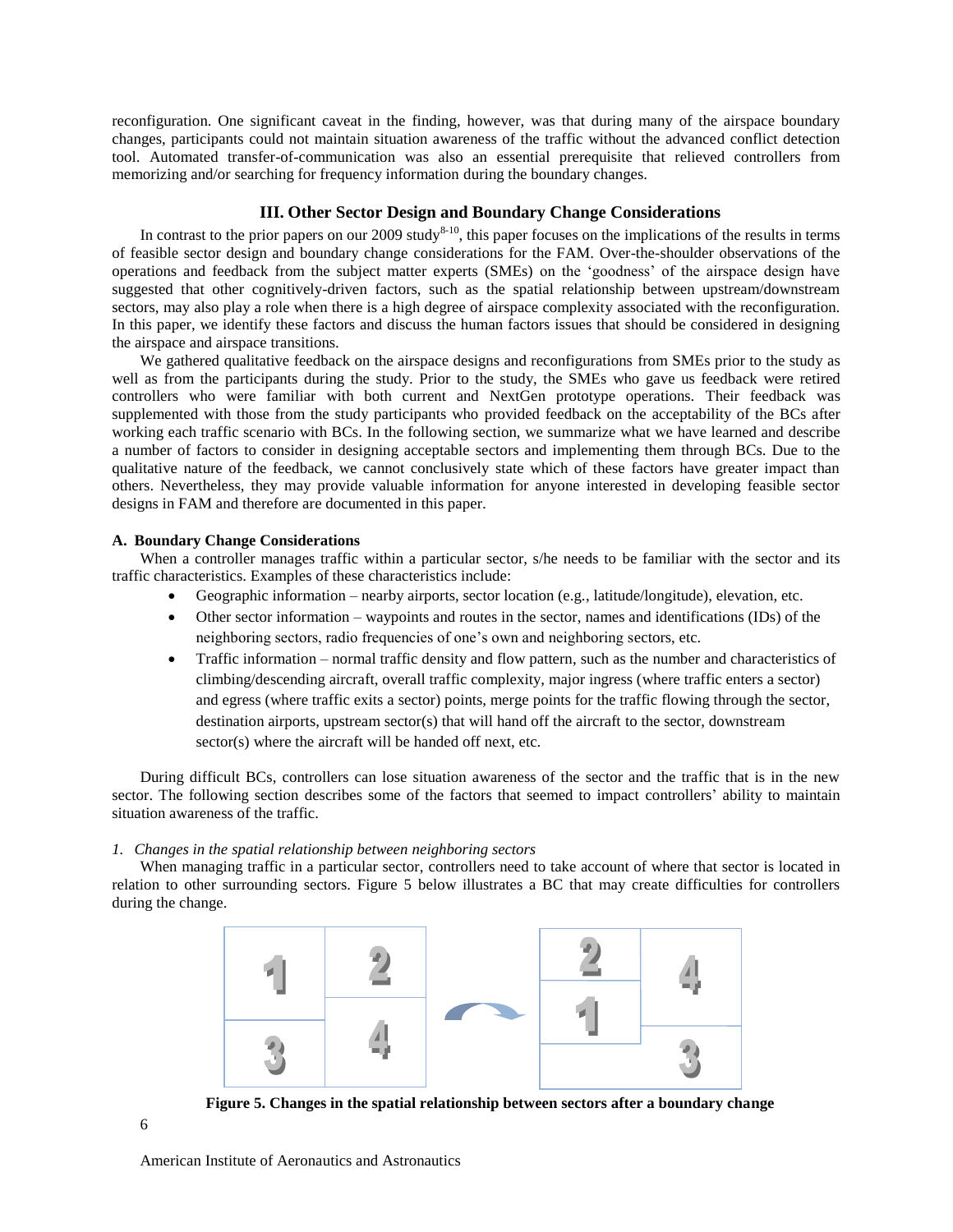In this example, Sector 1 has Sector 2 on its right, Sector 3 below, and a small boundary region in common with Sector 4 prior to a BC. The spatial relationship between the sectors changes significantly after the BC such that Sector 2 is now above Sector 1, with Sector 4 to its right.

This type of BC can be cognitively challenging for controllers for at least two reasons. First, it is likely that controllers form a static spatial mental model of the relationship between sectors and rely on visuo-spatial cues to situate themselves on their displays, both of which – model and cue – need to be updated after a drastic BC. Second, controllers likely form dynamic spatial mental models of the traffic flows through their sector and anchor these models to their overall static cognitive map of their airspace. These dynamic models must also be revised when a BC alters the upstream/downstream relationship between sectors for a given traffic flow. This idea is elaborated further in the next section.

## *2. Changes in the upstream/downstream relationship between sectors*

When managing traffic in a particular sector, controllers need to become familiar with normal traffic patterns in that sector. The sector generally has predictable traffic ingress and egress points where aircraft enter and exit the sector. The traffic can also have a set of merge points where multiple traffic streams come together, requiring those points to be monitored closely for potential separation issues.

An important part of familiarizing oneself with sector ingress/egress points for the traffic is learning which upstream sector(s) handoff aircraft at the ingress points and which downstream sector(s) receive a handoff of aircraft at the egress points. When a BC changes the spatial relationship between neighboring sectors, it is also likely to change the upstream/downstream relationship. In the example in Figure 6 below, the dominant traffic flow prior to the BC is from Sector 2 to Sector 1. After the BC, Sector 4 instead of Sector 2 is upstream of Sector 1, while Sector 2 still manages the same flow but over different airspace (that used to belong to Sector 1) and now inherits that flow from new upstream Sector 4. Such drastic changes in the handoff relationship can increase the amount of time necessary for controllers to revise their cognitive spatial maps and attain new situation awareness.



**Figure 6. Changes in upstream/downstream relationship between sectors**

# *3. Inheriting new traffic streams during boundary changes*

When managing traffic in a particular sector, controllers generally monitor an "area of interest" that is slightly upstream of the physical sector. In this region, the controller monitors aircraft that are incoming to the sector in order to accept the handoff and gain situation awareness of the aircraft. Certain BCs result in a sector inheriting a new stream of traffic that was not part of the sector's traffic flow prior to the BC, as illustrated in Figure 7.



**Figure 7. Inheritance of new traffic stream by Sector 4**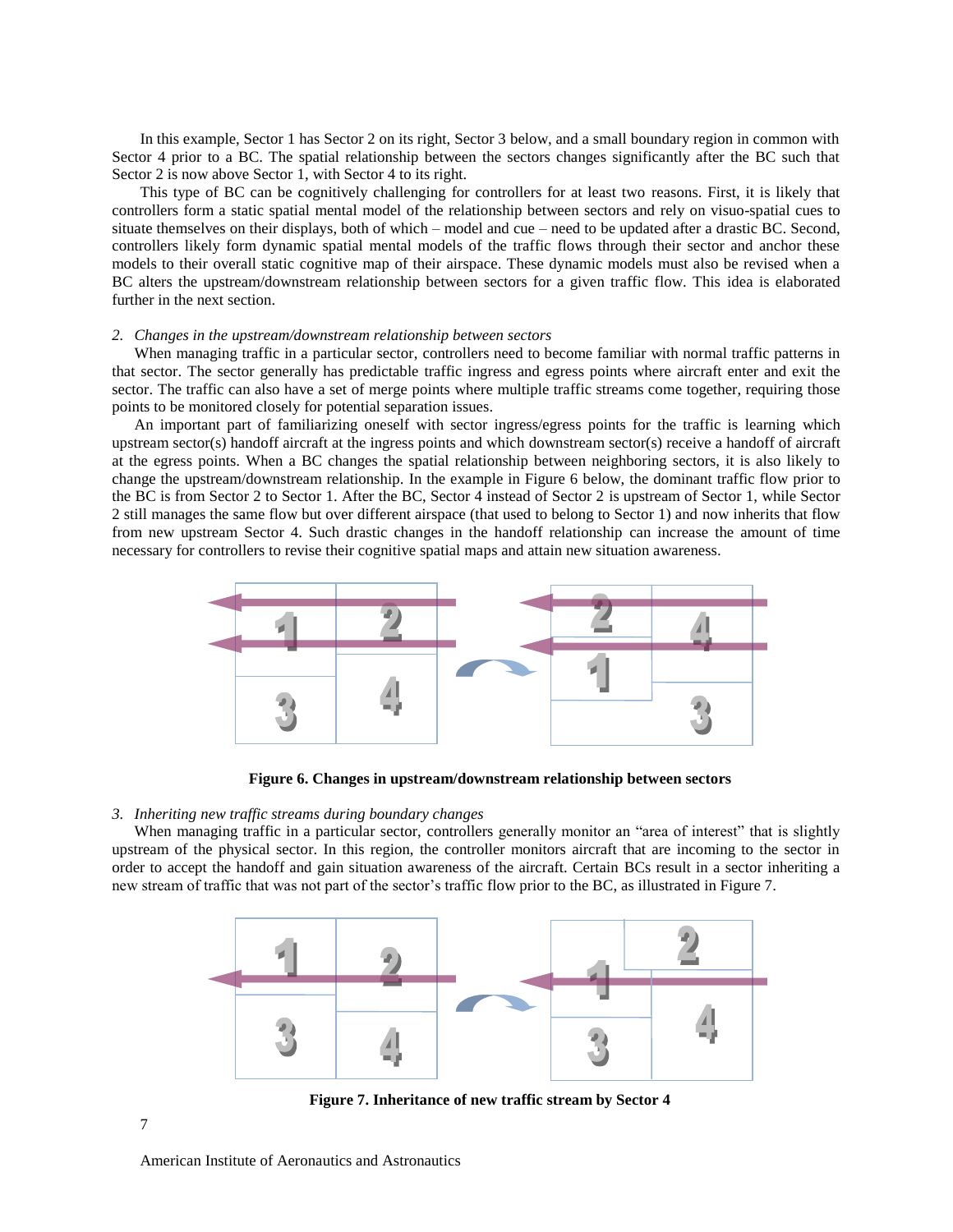Here, a traffic stream that originally passed through Sectors 2 and 1 will instead be handed off to Sector 4 due to the BC. Since the aircraft in the traffic stream originally did not pass through Sector 4, the controller in Sector 4 will need more time to become familiar with the new incoming traffic.

### *4. Shift in sector location in relation to merge points*

Another design recommendation for the BCs is to keep the relationship between the sector boundaries and the traffic merge points relatively constant. In particular, splitting the traffic streams across multiple sectors prior to a merge point significantly increases the workload associated with the required coordination for all impacted sectors. In the example in Figure 8, Sector 2 manages both traffic streams that merge in Sector 1 prior to the BC. After the BC, Sector 4 needs to manage one of the streams, requiring significant workload to gain situation awareness of the traffic situation, including an awareness of the downstream merge point with the traffic stream from Sector 2. Also, after the BC, Sectors 2 and 4 would need to continue coordinating with each other to provide proper spacing at the merge point. Additionally, sector designs that created sector boundaries near merge points were considered problematic.



**Figure 8. Traffic stream prior to the merge point split between two sectors after the BC**

# *5. Changes in the range or sector location – need to adjust the scope*

Observations during the simulation as well as subjective feedback afterwards made it clear that certain BCs with large changes in the sector volume or location required adjustments to the display settings, such as the scope range or the X-Y location of the sector map. Figure 9 illustrates an example in which the Sector 1 controller would need to move his/her radar scope to the left and to zoom out on the range in order to cover a larger airspace volume and the new location after the BC. Such changes can potentially add workload by causing controllers to attend to changing their display settings in the middle of the BC and thus distract them from the traffic management task. The changes may also disrupt their situation awareness because they would have to completely reorient themselves each time the scope needed adjustment.



**Figure 9. Large change in size and location of Sector 1**

#### **B. Sector Design Considerations**

Qualitative feedback from the SMEs and the participants identified several other sector design characteristics that impacted their ability to manage the traffic in the sectors, independent of the BC operation. We describe below the top four factors that were mentioned.

8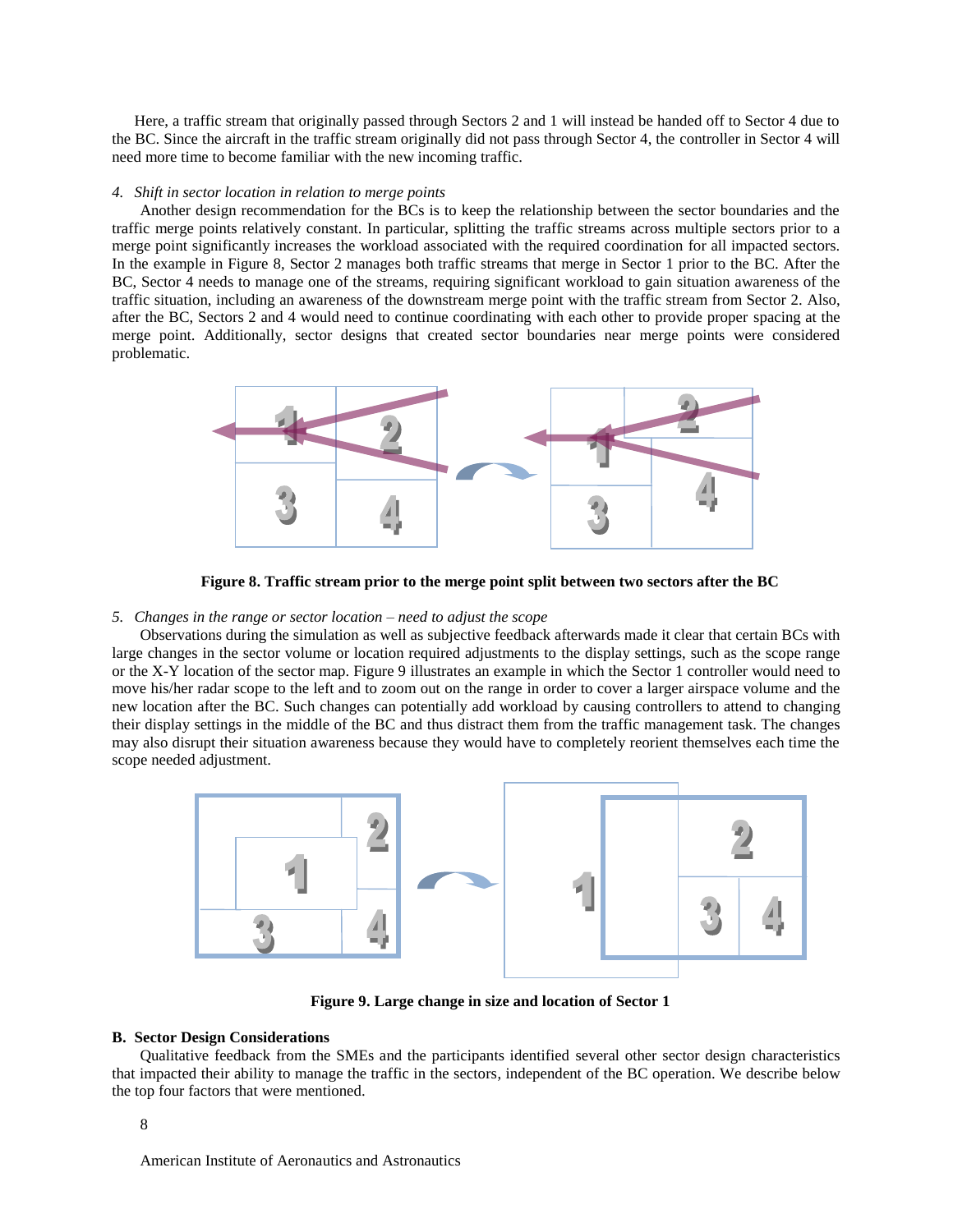### *1. Thin sectors*

"Thin" sectors, such as the one illustrated in Figure 10, posed significant problems for the controllers. Aircraft that flew across the short axis had very short transit times, creating significant workload by requiring frequent handoffs and pointouts. In certain extreme cases, the controllers needed to hand off the aircraft to the downstream sector before the aircraft even entered their own sector, due to the lack of transit time.

Aircraft that flew along the long axis of a thin sector posed a different problem. The aircraft had very little maneuvering room within the sector if it needed to be taken off the original path. Maneuvering the aircraft outside of the sector (as shown by dashed blue arrow in Figure 10) significantly increased controller workload since the maneuver required coordination with the adjacent sector.



**Figure 10. Traffic flow along and across a "thin" sector with little maneuverability and short transit time**

#### *2. Sectors with unusable airspace*

Certain airspace reconfiguration algorithms that were used created unusable airspace. As illustrated in Figure 11, some algorithms created "jagged" sector boundaries (e.g. Sector 1) while others created one or more unusable corners/areas of the airspace (as shown in the boundary between Sectors 2 and 3). In both cases, aircraft that fly through this airspace (shown in red arrows in Figure 11) would require excessive pointouts and coordination. In the simulation, controllers in general kept aircraft away from these boundaries, effectively making them "no fly" zones.



**Figure 11. An example of sectors with unusable airspace**

#### *3. Four or more sectors adjoining near a single point*

After each simulation run, we presented the sector designs that were used during the run to the controller participants as part of their post-run questionnaire packet. We asked them to re-draw the boundaries to improve them, if necessary. One common correction was to the modify sector boundaries where four sectors had joined at or near a single point/corner (a "4-way corner") into a new design that moved the corners such that only three sectors shared the same corner.

The main reason for the correction appears to be that controllers wanted to avoid situations in which traffic traverses through or near four sectors at the same time, which may require a handoff and two pointouts for a single aircraft. The left figure in the Figure 12 illustrates such a situation. In contrast, in a 3-way corner, traffic that traverses three sectors near one corner requires only one handoff and one pointout, and traffic that traverses two sectors requires only a handoff. This amount of coordination is manageable and is done regularly in current operations (see the right figure in the Figure 12)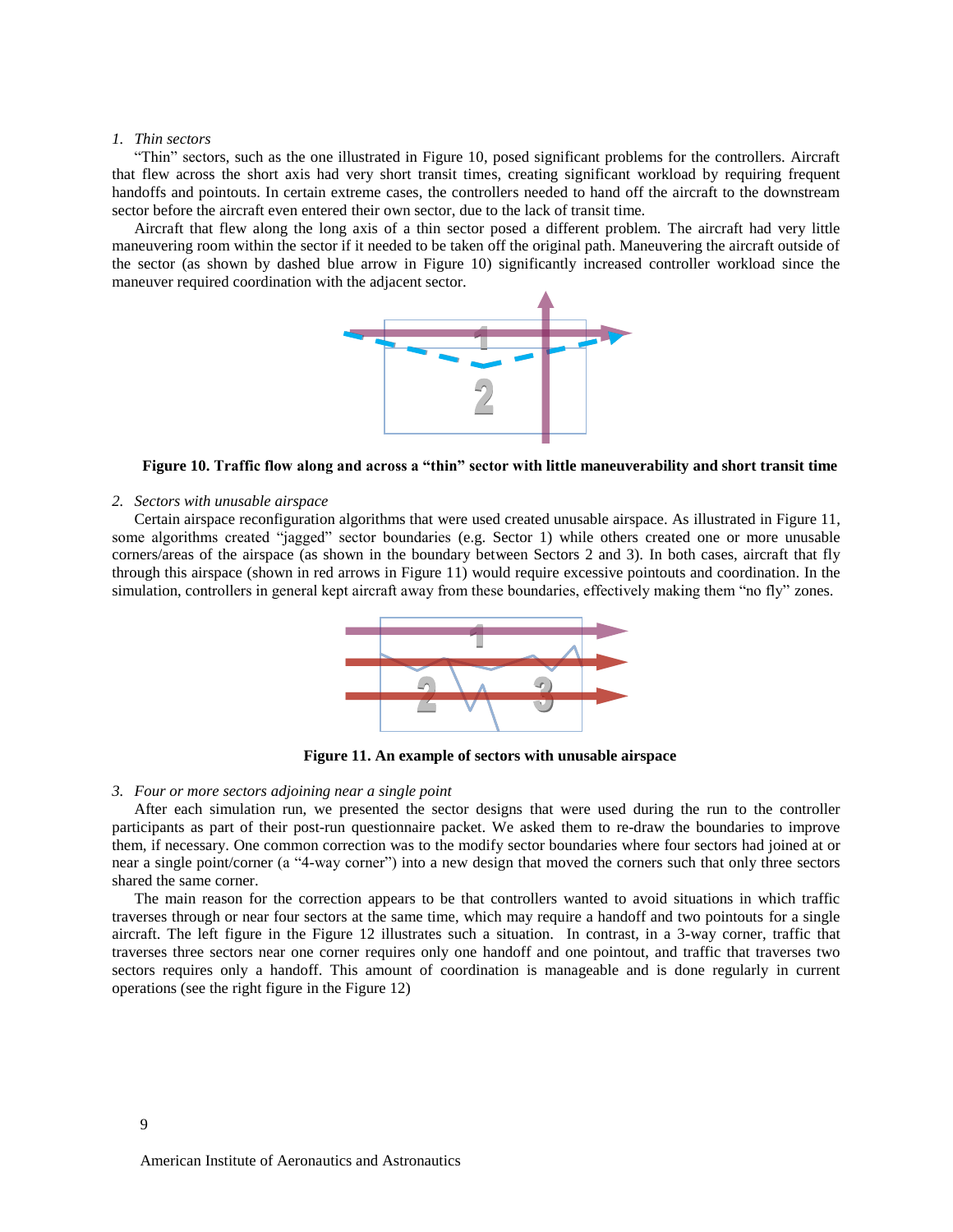

**Figure 12. An example of traffic flow across four or three sectors near one corner of airspace**

# **IV. Conclusion**

The 2009 study focused on the impact of airspace reconfiguration on controllers. The overall results were encouraging. Even though the controller participants were faced with a challenging BC environment  $-e.g.,$  high BC frequency, high traffic volume, fairly large change of aircraft ownership, fairly large volume change, short transition time (i.e., 3-minute preview prior to the BC), etc. – they were able to handle most of the BCs effectively. They commented that they could handle large volume changes and severe BCs if they were given sufficient transition time from one configuration to the next. However, they also emphasized that they could not maintain situation awareness of the aircraft during the BCs and had to rely heavily on the automated conflict detection to help them monitor the aircraft safety during the BCs.

Along with data that correlate number of aircraft, aircraft that change ownership, and volume gained/lost with controller workload and acceptability, subjective feedback provided a rich description of sector design and boundary change considerations to be adopted in Flexible Airspace. Some of these considerations result from human cognitive limitations in quickly gaining situation awareness and anchoring their traffic situational models to airspace features in a time-critical situation. Other considerations arise from the nature of air traffic control which results in excessive workload and coordination when the sector design fails to provide sector boundaries that function harmoniously with the traffic flow.

While the 2009 study examined the human-system integration issues related to controllers workload and acceptability, we did not examine the role of the ANSP in design, assessment, and implementation of airspace reconfiguration. In August 2010, we have conducted a follow-up study to examine the roles, procedures, and tools needed to assess and implement FAM. We have examined the team configuration consisting of members from TMU and control floors (e.g., supervisors and controllers) and explored where the FAM function resides. We have also examined the benefits of FAM in weather scenarios. Airspace was reconfigured only once every hour and was done to relieve larger and more sustained traffic congestions than in 2009 study. The data from this study have been collected and is currently being analyzed.

In sum, there is an exciting potential of utilizing FAM in TBO airspace with advanced decision support tools and Data Comm. Continued efforts to explore the benefits and feasibility in the NextGen operational context can provide a significant value to the future of the air transport system.

#### **Reference**

<sup>1</sup>Joint Planning and Development Office. Concept of Operations for the Next Generation Air Transportation System, version 2.0., 2007.

<sup>2</sup>Kopardekar, P., Bilimoria, K. and Sridhar, B. Airspace Configuration Concepts for Next Generation Air Transporation, Air Traffic Control Quarterly, Vol 16 [4]., 2008.

<sup>3</sup>Zelinski, S. *A Comparison of Algorithm Generated Sectorizations.* Eighth USA/Europe Air Traffic Management Research and Development Seminar (ATM 2009), Napa, CA., 2009.

<sup>4</sup>Brinton, C. and Pledgie, S. *Airspace Partitioning using Flight Clustering and Computational Geometry.* In Proceedings of the 27th Digital Avionics Systems Conference (DASC), St. Paul, MN., 2008.

<sup>5</sup>Klein, A., Rogers, M. and Kaing, H. *Dynamic FPAs: A New Method for Dynamic Airspace Configuration.* Integrated Communications Navigation and Surveillance (ICNS) Conference. Bethesda, MD., 2008.

<sup>6</sup>Yousefi, A., Khorrami, B., Hoffman, R. and Hackney, B. *Enhanced Dynamic Airspace Configuration Algorithms and Concepts,* Metron Aviation Inc., Technical Report No. 34N1207-001-R0., 2007.

<sup>7</sup>FAA ATO Planning, Research and Technology. An Operational Concept for Mid-Term High Altitude (High Performance-Based) Airspace, draft version 4.17., 2010.

10